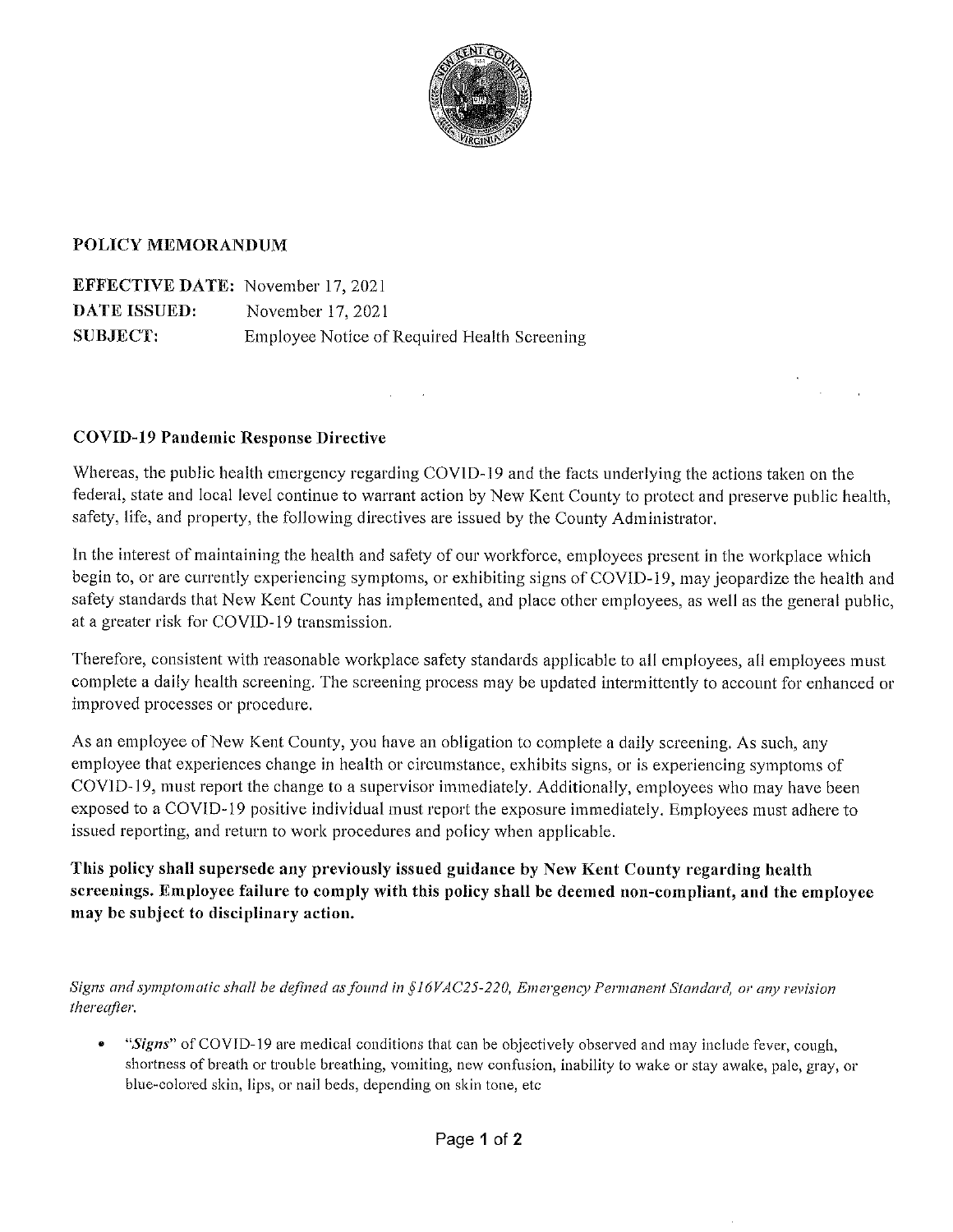

- "Symptoms" of COVID-19 are medical conditions that are subjective to the person and not observable to others and  $\bullet$ may include chills, fatigue, muscle or body aches, headache, new loss of taste or smell, sore throat, congestion or runny nose, nausea, or diarrhea, etc.
- "Symptomatic" means a person is experiencing signs or symptoms attributed to COVID-19. A person may become  $\bullet$ symptomatic two to 14 days after exposure to the SARS-CoV-2 virus.

 $\text{Cou}$ dminis бr Rodney A. Hathaway

 $11 - 9 - 2021$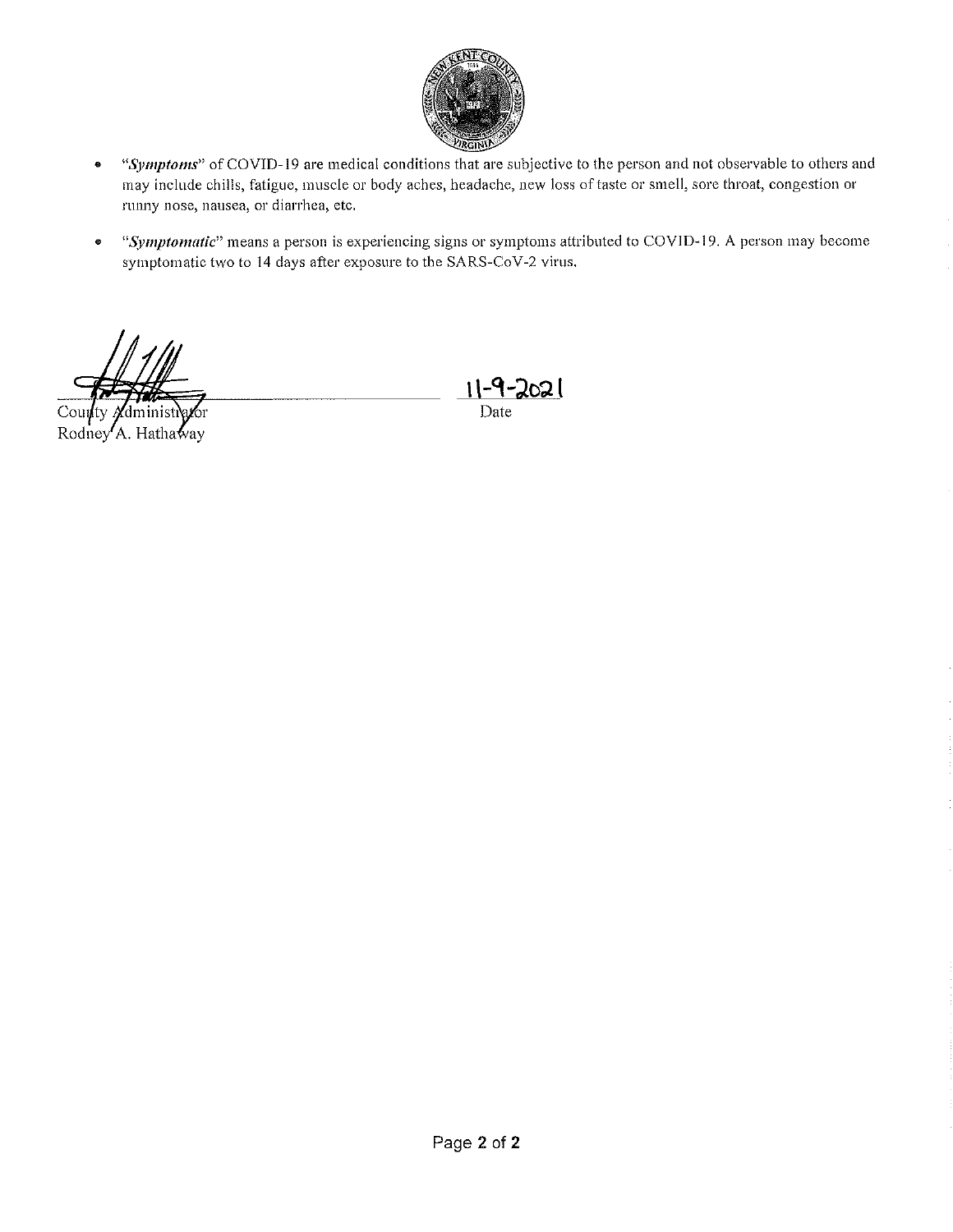

#### POLICY MEMORANDUM

**EFFECTIVE DATE:** November 17, 2021 **DATE ISSUED:** November 17, 2021 **SUBJECT: Employee Use of Face Coverings** 

#### **COVID-19 Pandemic Response Directive**

Whereas, the public health emergency regarding COVID-19 and the facts underlying the actions taken on the federal, state, and local level continue to warrant action by New Kent County to protect and preserve public health, safety, life, and property, the following directives are issued by the County Administrator.

In the interest of maintaining the health and safety of our workforce, employees present in the workplace and not wearing face covering during times of substantial or high community transmission of COVID-19, may jeopardize the health and safety standards that New Kent County has implemented, and place other employees, as well as the general public, at a greater risk for COVID-19 transmission.

Therefore, consistent with reasonable workplace safety standards applicable to all employees, during the times that the Virginia Department of Health declares that New Kent County is in a state of substantial or high community transmission of COVID-19, employees must adhere to the following requirements on when face coverings must be worn.

This policy shall supersede any previously issued guidance by New Kent County regarding the use of face coverings and masks in the workplace. Employee failure to comply with this policy shall be deemed noncompliant, and the employee may be subject to disciplinary action.

#### **Required Face Coverings:**

Employees that are (1) not fully vaccinated, (2) fully vaccinated employees in areas of substantial or high community transmission, and (3) otherwise at-risk employees (because of a prior transplant or other medical condition) are required to wear face coverings or surgical masks while indoors, unless their work task requires a respirator or other PPE. Such employees shall wear a face covering or surgical mask that covers the nose and mouth to contain the wearer's respiratory droplets and help protect others and potentially themselves.

This policy does not apply to fully vaccinated employees in areas of low to moderate community transmission as classified by the Virginia Department of Health, and except as otherwise noted.

"Face covering" means an item made of two or more layers of washable, breathable fabric that fits snugly against the sides of the face without any gaps, completely covering the nose and mouth and fitting securely under the chin. Neck gaiters made of two or more layers of washable, breathable fabric, or folded to make two such layers are considered acceptable face coverings. Nonmedical disposable masks for single use that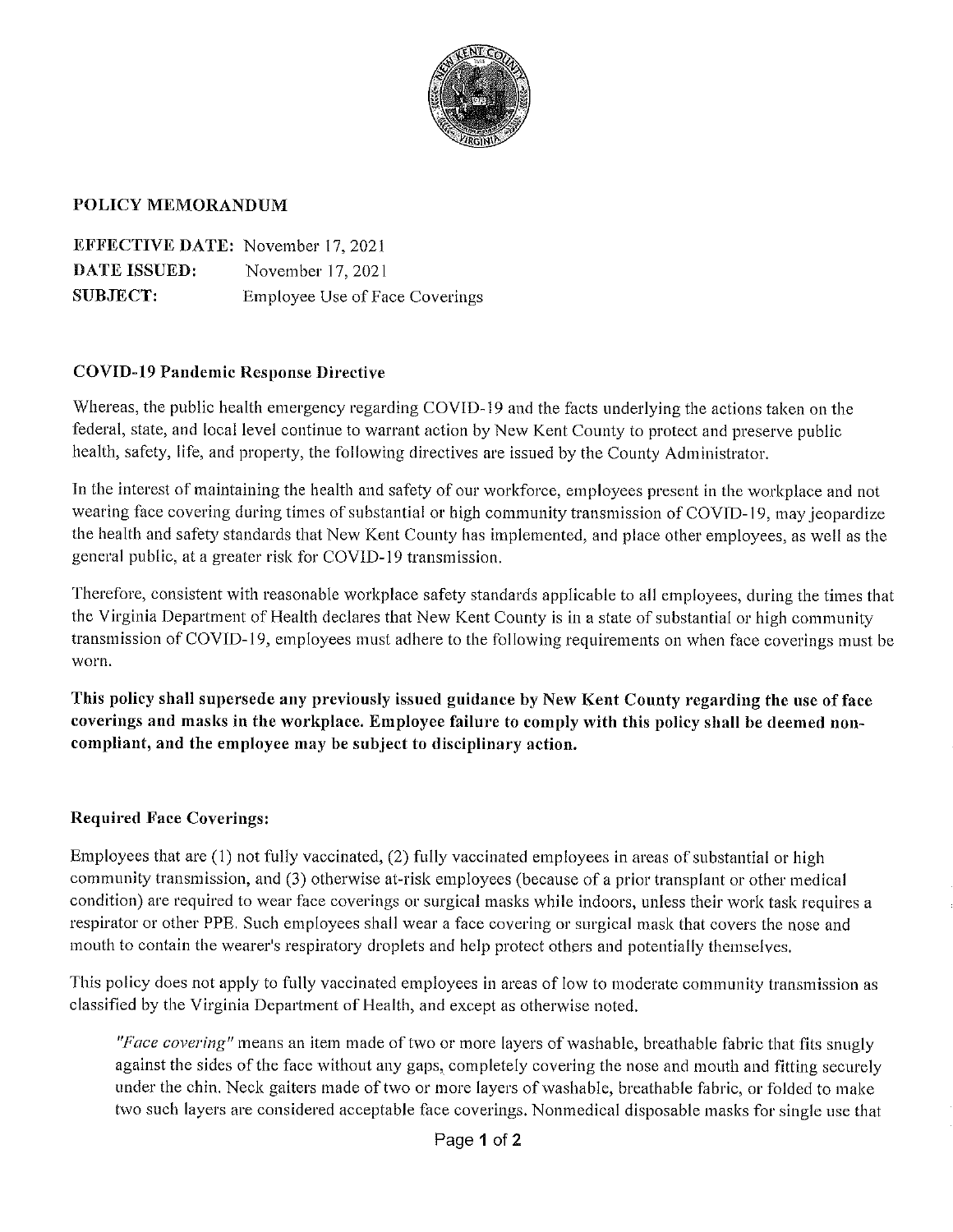

otherwise meet the definition of "face covering" in this chapter, with the exception that they are not washable, are permissible to use as face coverings. Face coverings shall not have exhalation valves or vents, which allow virus particles to escape, and shall not be made of material that makes it hard to breathe, such as vinyl.

### **Exceptions:**

The following are exceptions to the requirements for face coverings, facemasks or surgical masks for employees that are not fully vaccinated and fully vaccinated employees in areas of substantial or high community transmission:

- 1. When an employee is alone in a room.
- 2. When an employee is at their desk, and can remain physically distanced by staying six feet from other persons. Physically distanced means that a six-foot travel distance can be maintained around the employee from others, or that physical separation by means of a solid floor to ceiling barrier can be implemented.
- 3. While an employee is eating and drinking at the workplace, provided each employee who is not fully vaccinated is at least six feet away from any other person, or separated from other people by a physical barrier.
- 4. When employees are wearing respiratory protection in accordance with 16VAC25-90-1910.134 or the standard.
- 5. When it is important to see a person's mouth (e.g., communicating with an individual who is deaf or hard of hearing) and the conditions do not permit a facemask that is constructed of clear plastic or includes a clear plastic window. In such situations, an employee must wear an alternative to protect the employee, such as a face shield, if the conditions permit it.
- 6. When employees cannot wear facemasks due to a medical necessity, medical condition, or disability as defined in the Americans with Disabilities Act (ADA) (42 USC  $\S$  12101 et seq.), or due to a religious belief.
- 7. When the employer can demonstrate that the use of a facemask presents a hazard to an employee of serious injury or death (e.g., arc flash, heat stress, interfering with the safe operation of equipment).
- 8. Where a face shield is required to comply with this subsection or is otherwise required by the employer, the employer must ensure that face shields are cleaned at least daily and are not damaged. When an employee provides a face shield that meets the definition of that term in 16VAC25-220-30, the employer may allow the employee to use it and is not required to reimburse the employee for that face shield.

Administh Rodney A. Hathaway

-4–2021

Page 2 of 2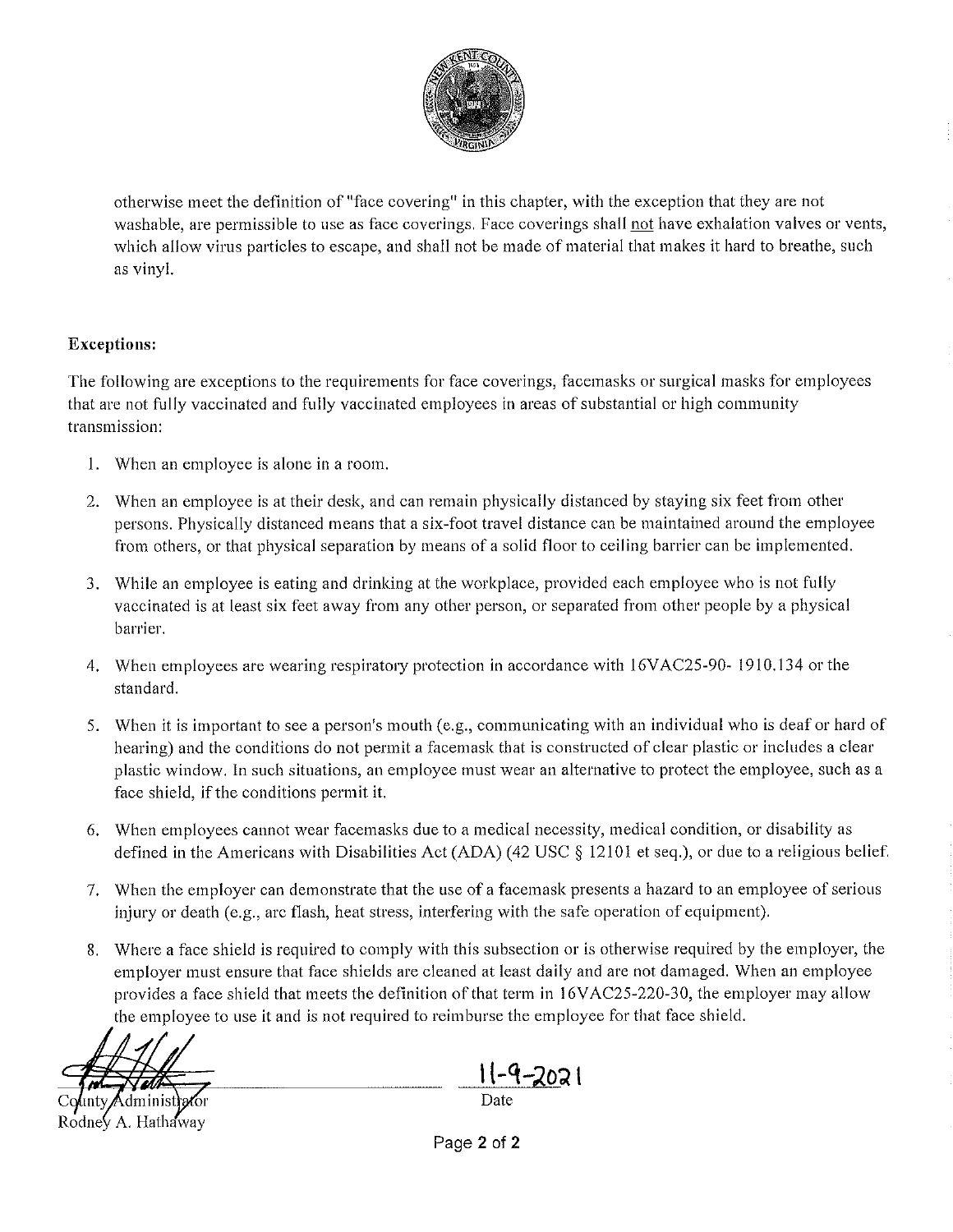# When Do I Need to Wear a Face Covering?



**Exceptions To the Above Do Apply.** Please review the Policy Memorandum to review all exceptions

A "Face covering" generally means an item made of two or more layers of washable, breathable fabric that fits snugly against the sides of the face without any gaps, completely covering the nose and mouth and fitting securely under the chin. Neck gaiters made of two or more layers of washable, breathable fabric, or folded to make two such layers are considered acceptable face coverings.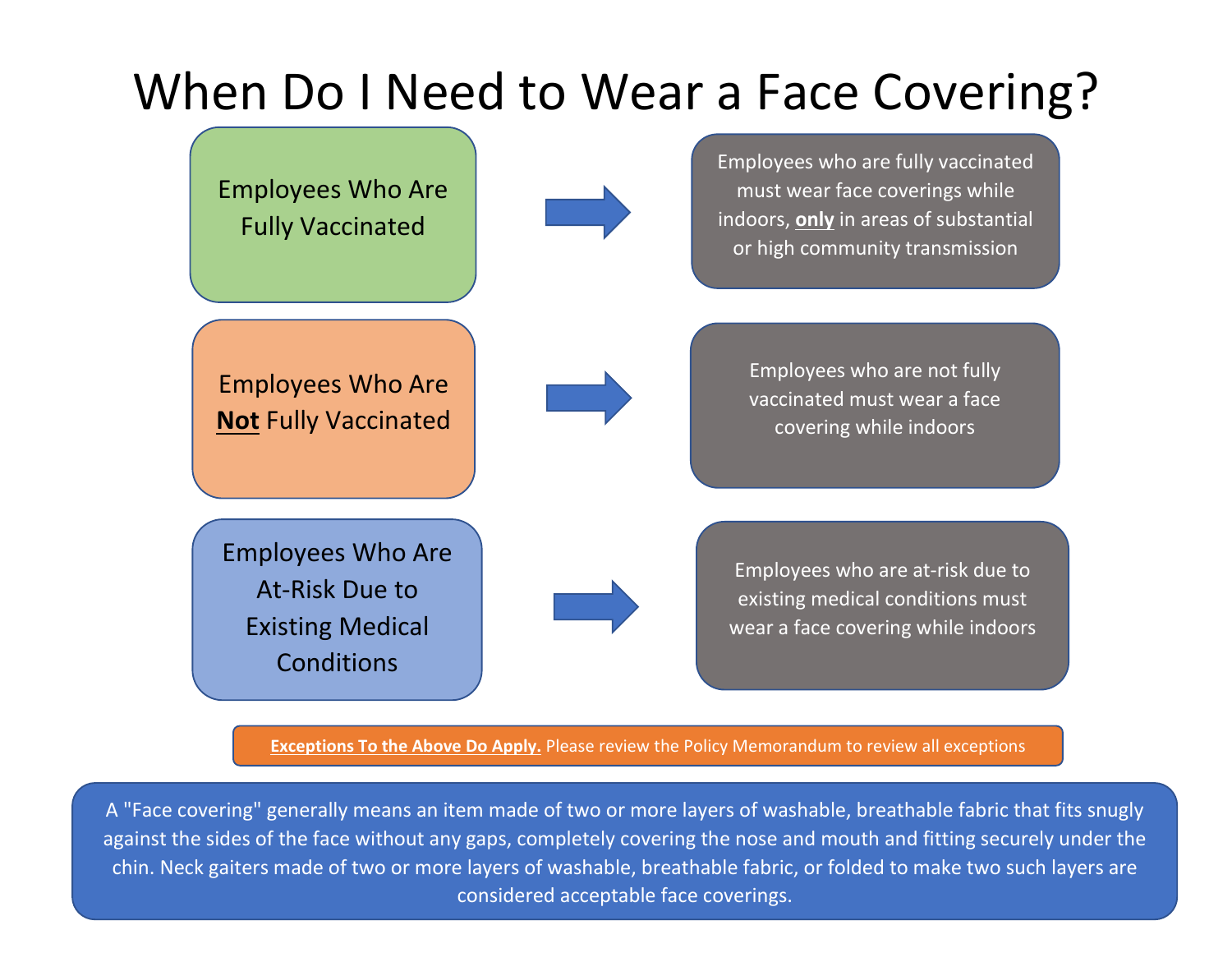

#### POLICY MEMORANDUM

| <b>EFFECTIVE DATE:</b> November 17, 2021 |                                             |
|------------------------------------------|---------------------------------------------|
| <b>DATE ISSUED:</b>                      | November 17, 2021                           |
| SUBJECT:                                 | <b>Employee Reporting</b>                   |
|                                          | Return to Work for Known or Suspected Cases |

#### **COVID-19 Pandemic Response Directive**

Whereas, the public health emergency regarding COVID-19 and the facts underlying the actions taken on the federal, state and local level continue to warrant action by New Kent County to protect and preserve public health, safety, life, and property, the following directives are issued by the County Administrator.

In the interest of maintaining the health and safety of our workforce, employees present in the workplace which begin to, or are currently experiencing symptoms, or exhibiting signs of COVID-19, may jeopardize the health and safety standards that New Kent County has implemented, and place other employees, as well as the general public, at a greater risk for COVID-19 transmission.

Therefore, consistent with reasonable workplace safety standards applicable to all employees, those employees who are experiencing symptoms, or exhibiting signs of COVID-19 exposure, must adhere to the following reporting, dismissal, and return to work procedures.

This policy shall supersede any previously issued guidance by New Kent County regarding reporting or dismissal due to experiencing symptoms, or exhibiting signs of COVID-19. Employee failure to comply with this policy shall be deemed non-compliant, and the employee may be subject to disciplinary action.

Signs, Symptoms, and Symptomatic shall be defined as found in  $$16VAC25-220$ , or any revision thereafter.

- "Signs" of COVID-19" are medical conditions that can be objectively observed and may include fever, cough, shortness of breath or trouble breathing, vomiting, new confusion, inability to wake or stay awake, pale, gray, or blue-colored skin, lips, or nail beds, depending on skin tone, etc.
- "Symptoms" of COVID-19 are medical conditions that are subjective to the person and not observable to  $\bullet$ others and may include chills, fatigue, muscle or body aches, headache, new loss of taste or smell, sore throat, congestion or runny nose, nausea, or diarrhea, etc.
- "Symptomatic" means a person is experiencing signs or symptoms attributed to COVID-19. A person  $\bullet$ may become symptomatic two to 14 days after exposure to the SARS-CoV-2 virus.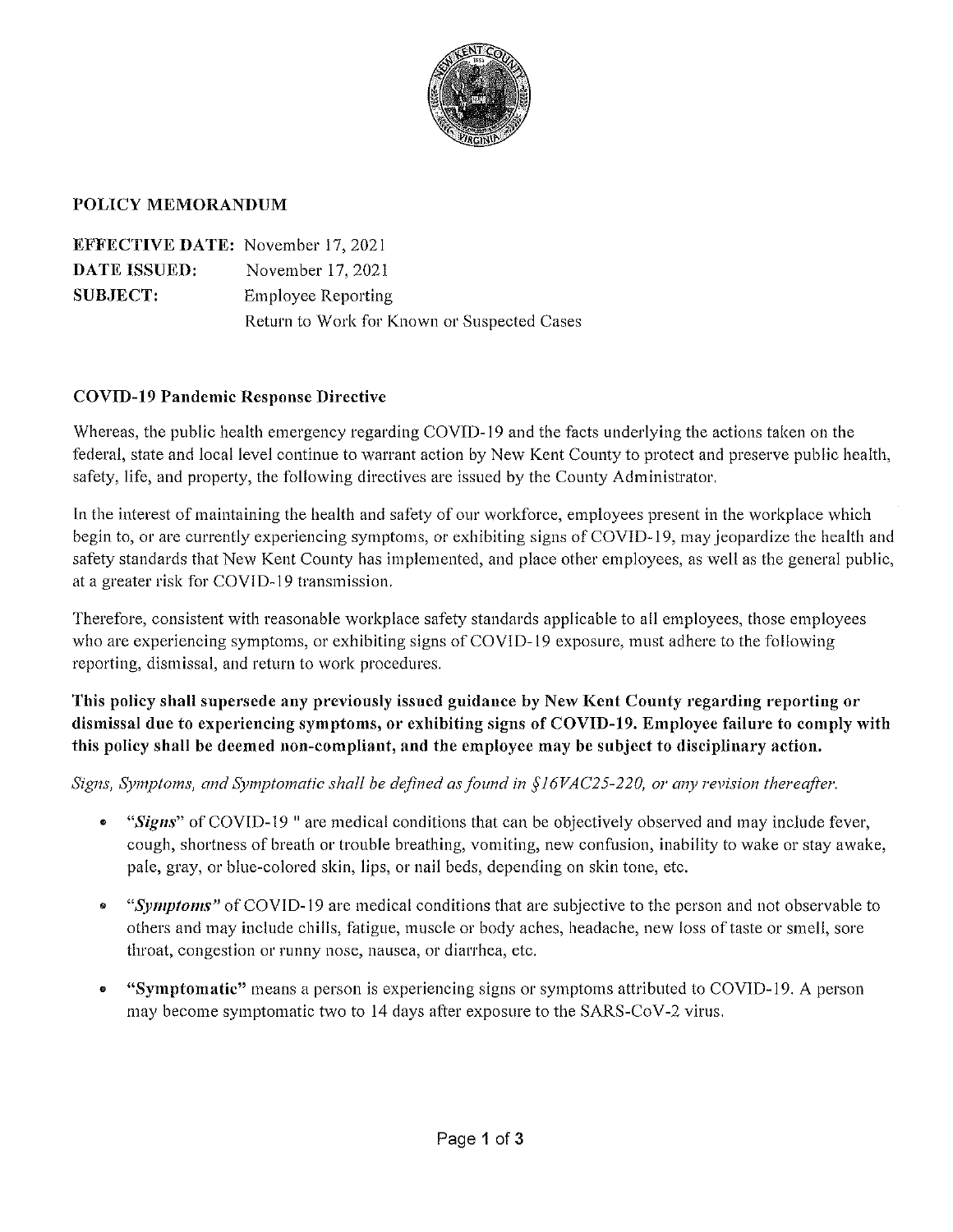

#### **Employee Reporting:**

Any employee experiencing symptoms or exhibiting signs as defined, and where no alternative diagnosis has been made, shall immediately notify their direct supervisor and the Human Resources Department, to provide notification in regards to the employee's condition. In addition, any employee who feels they may have been exposed to an individual who has tested positive for COVID-19, shall follow the same reporting process. Both vaccinated and unvaccinated employees must report when experiencing signs or symptoms, or after having been exposed.

During consultation with the Human Resources Department, employees will be either instructed to remain in the workplace, or be dismissed from the workplace immediately. Employees instructed to be dismissed will be given information in relation to available employee assistance and medical programs. Such employees dismissed due to experiencing symptoms, exhibiting signs, or being exposed shall be designated as "suspected COVID-19", as defined in §16VAC25-220-30. Employees identified as suspected COVID-19 shall not be permitted to report to the workplace, remain in the workplace, or engage at any offsite work location with other employees or the public, until cleared for return to work.

Upon dismissal of any employee from the workplace, the Human Resources Department shall notify the immediate supervisor and the General Services Department, to ensure that the employees immediate work area is thoroughly disinfected, and all shared items properly sanitized, including employee assigned vehicles and equipment.

Approval of the County Administrator must be obtained prior to the development and offering of any special employee work isolation accommodations, to ensure the safety of all other employees.

#### **Alternative Diagnosis**

In the instance an alternative diagnosis has been made by a licensed health care provider, written notification from the provider must be submitted to the Human Resources Department. The written notification must include the date the employee is cleared to return to the workplace, and that an alternative diagnosis aside from COVID-19 has been made. Documentation submitted does not need to be specific as to what the alternative diagnosis is, or contain any other medical information in regard to employee health.

#### Return to Work Guidelines - Known or Suspected Cases

For any employee who has been identified as known or suspected of being positive for COVID-19 and removed from the workplace, regardless of their vaccination status, one of the below option criteria must be satisfied before the employee may return to the workplace.

1. An employee may return to work after a COVID-19 related workplace removal by completing COVID-19 polymerase chain reaction (PCR) testing.

(a) If the test results are negative, the employee may return to work immediately. A copy of the negative test must be submitted to Human Resources.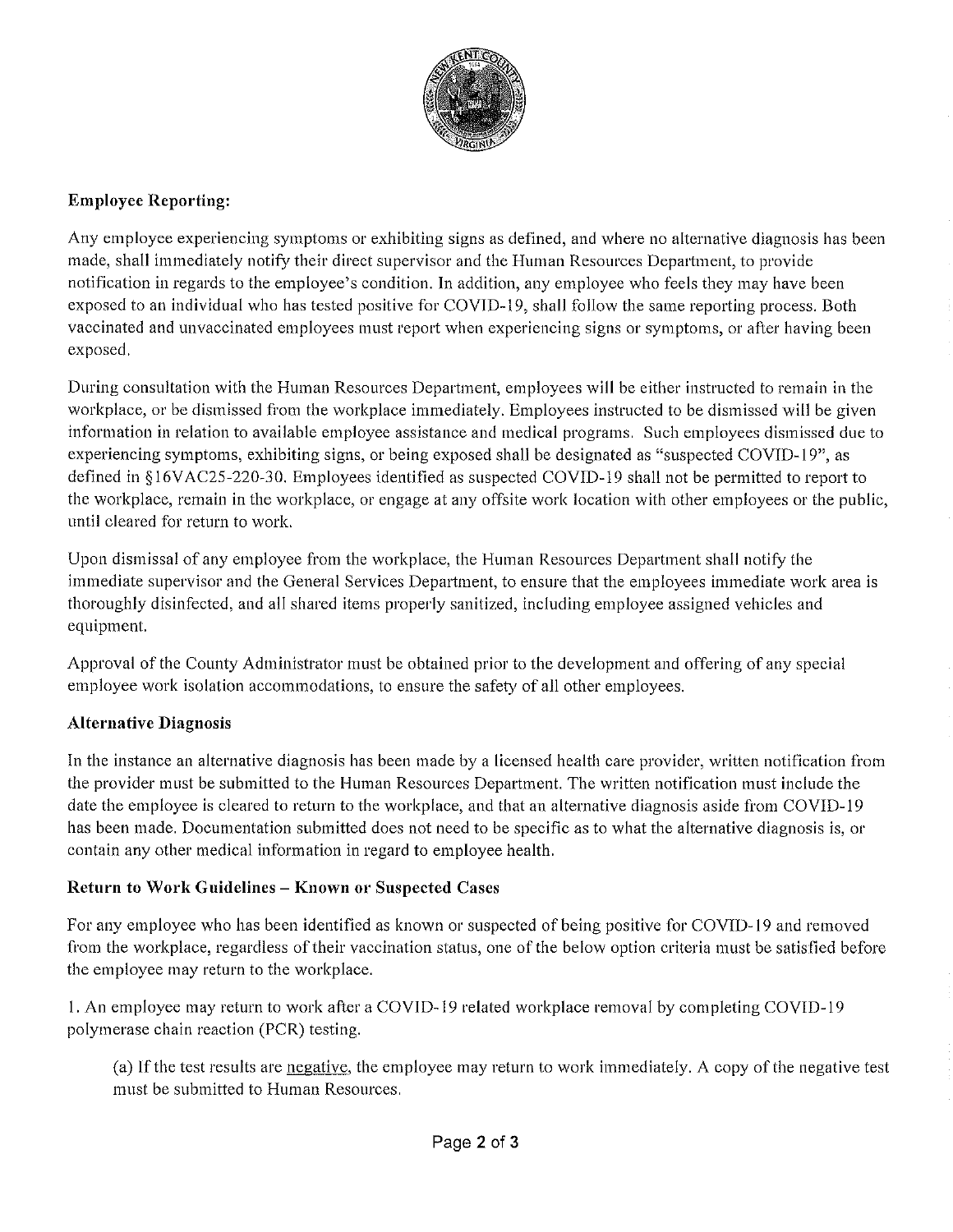

(b) If the test results are positive, the employee must comply with number two (2) below.

2. An employee may return to work after a COVID-19-related workplace removal in accordance with written guidance or directives from a licensed health care provider, or a VDH public health professional. Written clearance from the health care professional for an employee's return to work must be submitted to Human Resources.

3. If an employee has a known exposure to someone positive with COVID-19, the employee must follow any written testing or quarantine guidance provided by a VDH public health professional. Written clearance from the health care professional for an employee's return to work must be submitted to Human Resources.

#### Notifications:

In accordance with 16VAC25-220-40.B.7., New Kent County has establish a system to receive reports of positive COVID-19 tests by employees, subcontractors, contract employees, and temporary employees present at the place of employment within two days prior to symptom onset (or positive test if the employee is asymptomatic) until 10 days after onset (or positive test).

All reports of positive tests shall be submitted to the County Administrator of New Kent. Upon a review to ensure the identity of the individual will be kept confidential, and information to be distributed is in full compliance with applicable federal and Virginia laws and regulations, including the Health Insurance Portability and Accountability Act (HIPPA) and the American with Disabilities Act (ADA), the County Administrator, or his/her designee shall notify:

- 1. Employees who may have been exposed, within 24 hours of discovery of their possible exposure.
- 2. Other employers whose employees were present at the work site during the same time period.
- 3. The building or facility owner. This notification will allow the owner to take the necessary steps to clean the common areas of the building. In addition, the building or facility owner will notify all employer tenants in the building that one or more cases have been discovered and the floor or work area where the case was located.
- 4. The Virginia Department of Health within 24 hours when the work site has had two or more confirmed cases of COVID-19 of its own employees present at the place of employment within a 14-day period testing positive for COVID-19 during that 14-day time period.
- 5. The Virginia Department of Labor and Industry within 24 hours of the discovery of two or more of its own employees present at the place of employment within a 14-day period testing positive for COVID-19 during that 14-day time period.

Rodney A. Hathaway

Date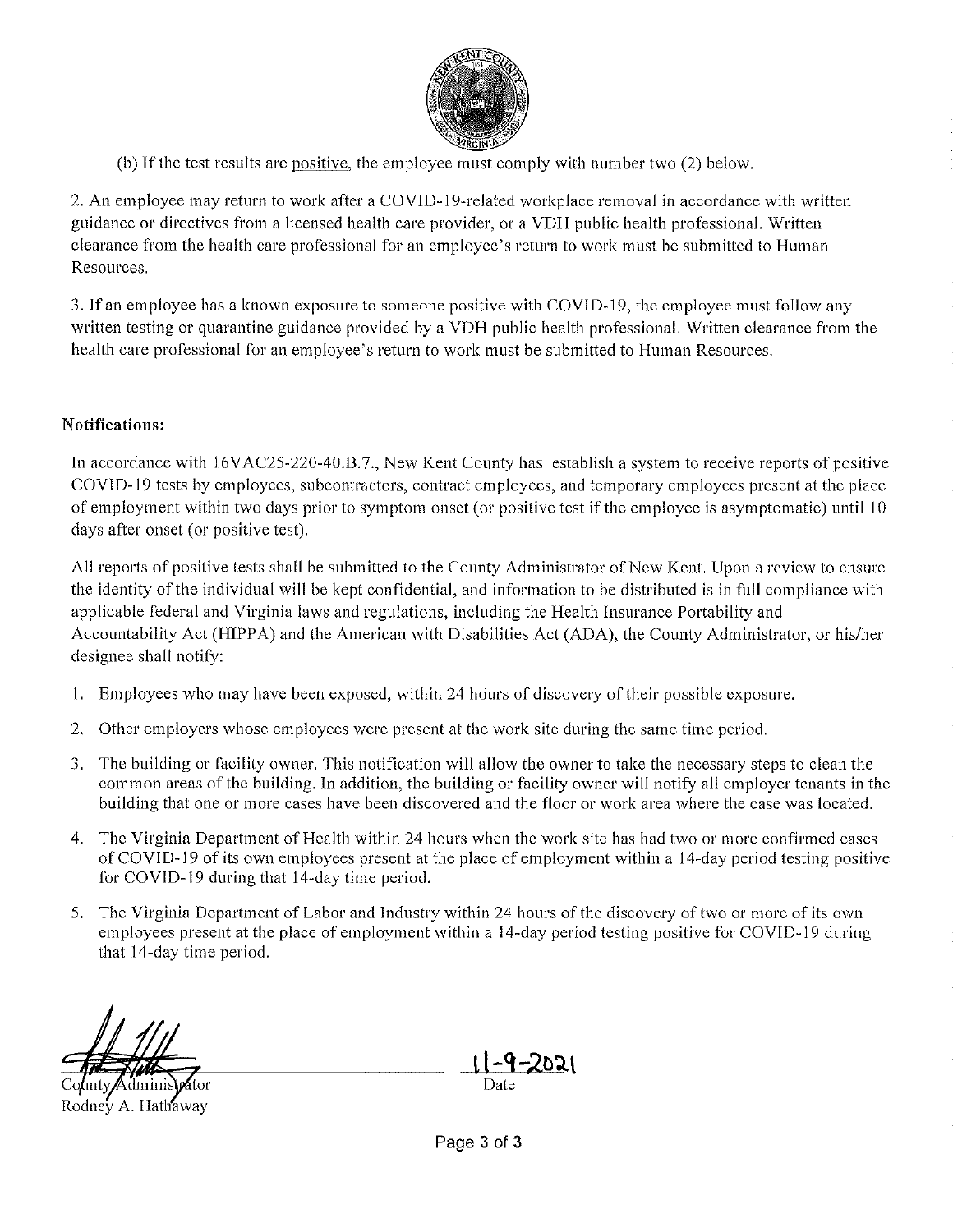## When Do I Need to Report My Individual Symptoms, Signs, or Possible Exposure to COVID-19?

Both Vaccinated and Unvaccinated employees possibly being exposed, experiencing symptoms or exhibiting signs, and where no alternative diagnosis has been made, shall **immediately** notify their direct supervisor and the Human Resources Department

After notification and consultation with the Human Resources Department, an employee may be asked to leave the workplace. Employees asked to leave the workplace due to experiencing symptoms, exhibiting signs, or being exposed shall not be permitted to report back to the workplace until one of the below criteria has been satisfied

An employee may return to work after a COVID-19 related workplace removal by completing COVID-19 polymerase chain reaction (PCR) testing:

(a) If the test results are negative, the employee may return to work immediately

(b) If the test results are positive, the employee must comply with the second option

## Option 1 | Contract Contract Contract Contract Contract Contract Contract Contract Contract Contract Contract Contract Contract Contract Contract Contract Contract Contract Contract Contract Contract Contract Contract Cont

An employee may return to work after a COVID-19-related workplace removal in accordance with written guidance or directives from a licensed health care provider, a VDH public health professional, or CDC's "Isolation Guidance"; and CDC's "Return to Work Healthcare Guidance"

If an employee has a known exposure to someone positive with COVID-19, the employee must follow any written testing or quarantine guidance provided by a VDH public health professional

Written documentation from a licensed healthcare provider must be submitted to the Human Resources Department when an employee is returning to the workplace under direction from a licensed health care provider, or when an alternative diagnosis has been made. Documentation submitted for an alternative diagnosis must include the date the employee may return to the workplace, and that an alternative diagnosis aside from COVID-19 has been made. Submitted documentation does not need to be specific as to what the alternative diagnosis is, or contain any other medical information in regard to employee health.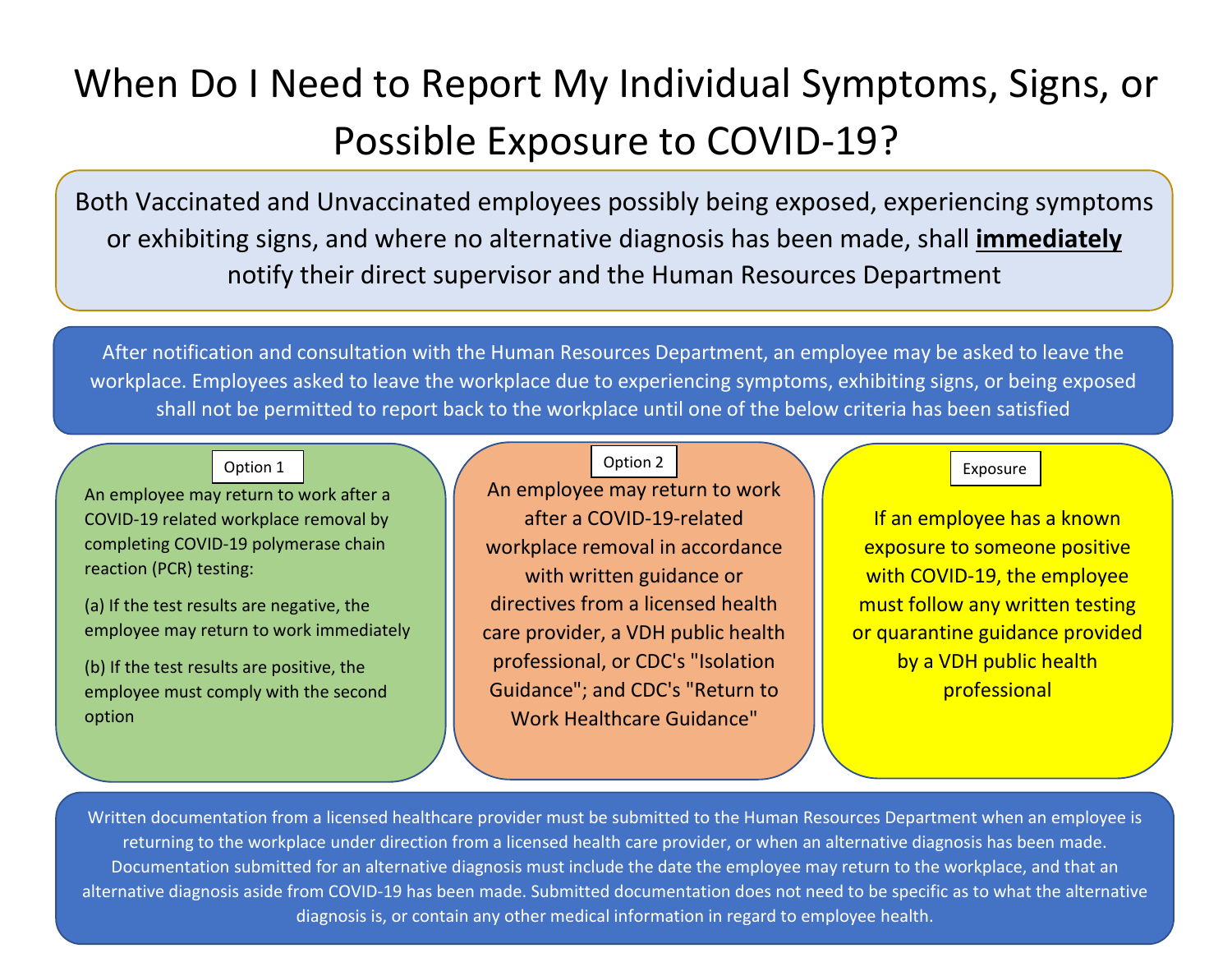# Is Physical Distancing Still Required?

Employees who are not fully vaccinated and otherwise at-risk employees must observe physical distancing while on the job and during paid breaks on County property.

> What does this mean for New Kent?

- Verbal announcements, signage, or visual cues will be posted to promote physical distancing
- Decreased worksite density by limiting non-employee access to certain workplace areas
- Observance of posted occupancy limits contained any applicable Virginia Executive Order or order of public health emergency
- Access to common areas, breakrooms, or lunchrooms will be controlled as needed